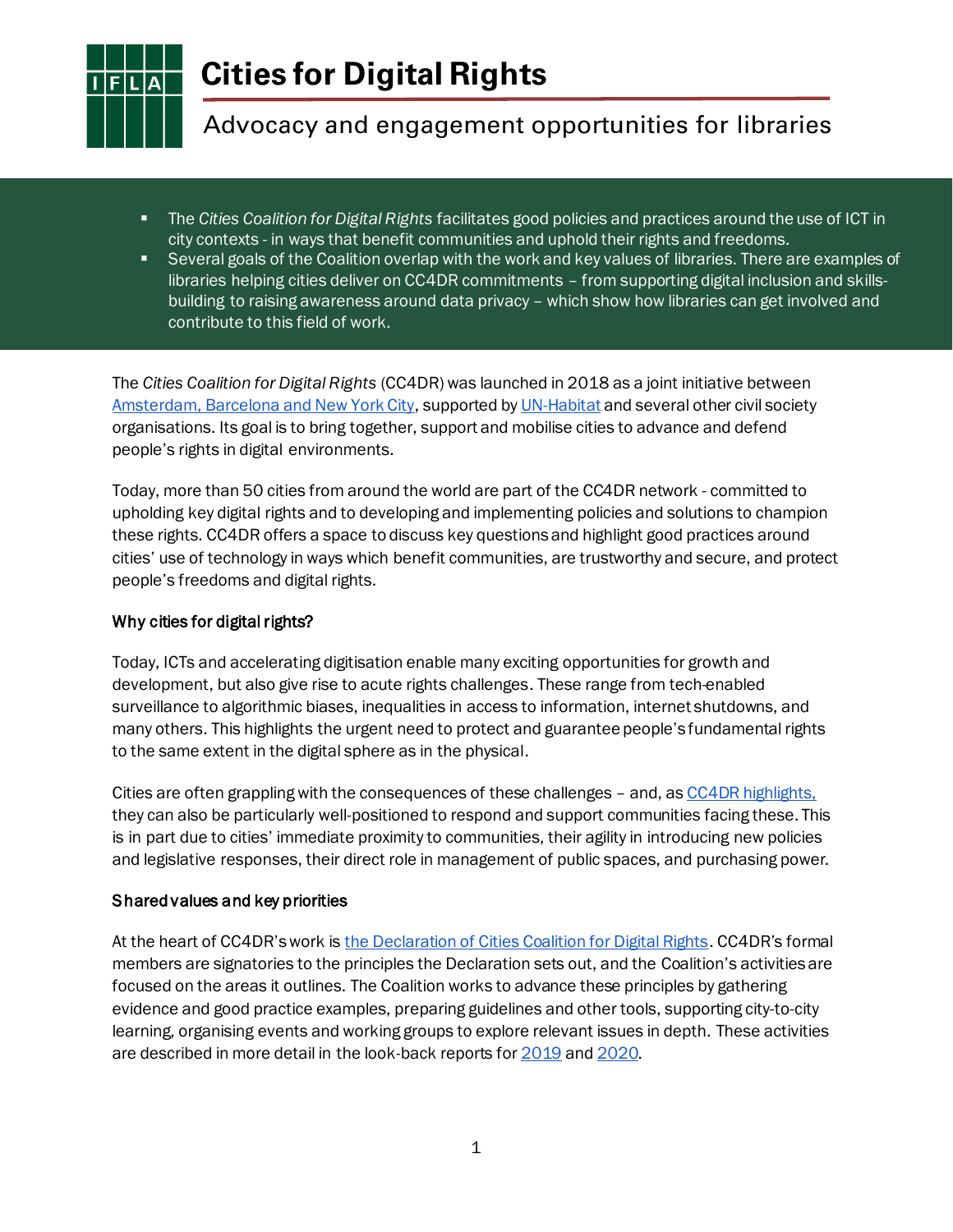There are some key overlaps between the principles the Declaration sets out and libraries' work and values:

### 1. Universal and equal access to the internet, and digital literacy

This principle focuses on the need to ensure equitable, affordable and accessible connectivity, access to digital services, and ICT skills which enable digital inclusion for all. For libraries, this principle echoes their work to offer public access to the internet and ICT, and to provide support and digital literacy learning opportunities.

### 2. Privacy, data protection and security

At the heart of this principle is people's privacy, as well as their ability to know and control what happens to their personal data - particularly through data protection and security measures.

For libraries*,* these goals are reflected in their work to champion privacy literacy among their communities - and libraries' own procedures and measures to safeguard patron privacy, which could offer some good practice examples and insights to cross-sector discussions.

### 3. Transparency, accountability, and non-discrimination of data, content and algorithms

experiences can be useful in helping cities deliver on this Principle.

The Declaration emphasises the importance of "access to understandable and accurate information about the technological, algorithmic and artificial intelligence systems". This is key to realising people's rights when it comes to tech systems which impact their lives – and enables them to question or challenge these systems if they are harmful. This aligns with libraries' overarching goal to ensure equitable access to relevant information, suggesting possible scope for collaboration in this area.

### 4. Participatory Democracy, diversity and inclusion

This principle focuses on everyone's ability to digitally engage with city-level policy-making processes, and take part in decisions regarding the local tech infrastructure. It also points out the importance of seeing everyone represented online. Many libraries have experience supportin[g](https://www.ifla.org/publications/node/93125) [open government initiatives](https://www.ifla.org/publications/node/93125), including facilitating engagement with digital public services and boosting civic participation. These library

# 5. Open and ethical digital service standards

Open and ethical digital service standards and open data help ensure inclusion and interoperability, enabling people to use the ICTs of their choice and to benefit from the opportunities such services offer.

As libraries navigate digitisation of their own services, good practices and findings from this area of CC4DR's work can be of interest for them.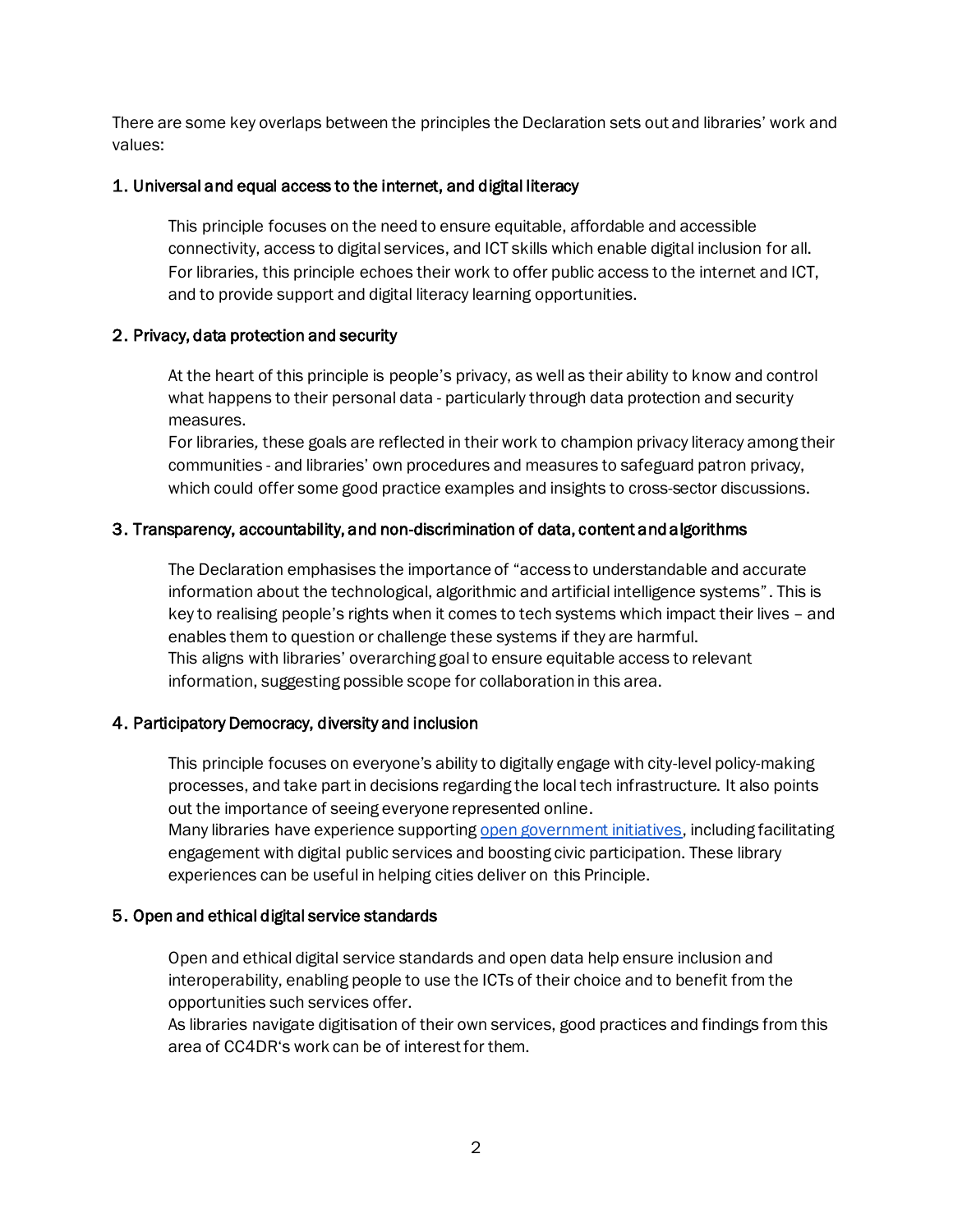A [CC4DR checklist](https://citiesfordigitalrights.org/checklist) highlights practical examples of how these principles can be implemented and supported. In its platform and publications, the Coalition also offers good practice examples showing how libraries are already helping member cities deliver on their goals and commitments:

### UNIVERSAL ACCESS

- **I[n](https://citiesfordigitalrights.org/city/sao-paulo) [Sao Paolo,](https://citiesfordigitalrights.org/city/sao-paulo) rolling out WiFi in public places such as libraries has been one of the three** main programmes to facilitate digital inclusion.
- **I[n](https://citiesfordigitalrights.org/sites/default/files/Cities%20Coalition%20for%20Digital%20Rights_Booklet_2019.pdf#page=27) [Austin,](https://citiesfordigitalrights.org/sites/default/files/Cities%20Coalition%20for%20Digital%20Rights_Booklet_2019.pdf#page=27) public libraries are offering both WiFi hotspot and device lending programmes.**

### DIGITAL SKILLS TRAINING AND SUPPORT

**EXECT** I[n](https://citiesfordigitalrights.org/city/glasgow) [Glasgow](https://citiesfordigitalrights.org/city/glasgow), the "Digi-Pals" programme by Glasgow Life offered users practical support for developing essential digital skills in the city's libraries.

### DIGITAL RIGHTS TRAINING AND AWARENESS

**EXECT** I[n](https://citiesfordigitalrights.org/sites/default/files/Cities%20Coalition%20for%20Digital%20Rights_Booklet_2019.pdf#page=13) [New York,](https://citiesfordigitalrights.org/sites/default/files/Cities%20Coalition%20for%20Digital%20Rights_Booklet_2019.pdf#page=13) the Library Privacy Week offered more than 30 free open workshops to help residents learn important digital privacy and security skills and practices.

### SUPPORTING ENGAGEMENT WITH DIGITAL PUBLIC SERVICES

**• I[n](https://citiesfordigitalrights.org/sites/default/files/Cities%20Coalition%20for%20Digital%20Rights_Booklet_2019.pdf#page=30) [Grenoble,](https://citiesfordigitalrights.org/sites/default/files/Cities%20Coalition%20for%20Digital%20Rights_Booklet_2019.pdf#page=30) following the increasing digitisation of public services, one of the measures** taken to make sure no-one is left behind was making computers and help from qualified staff available in libraries or city halls.

Drawing on experiences from outside of the current Coalition, there are other examples of how libraries can help cities champion digital rights. For instance, libraire[s support Open Data](https://blogs.ifla.org/faife/2020/03/06/libraries-and-open-data/)  movements, data and AI literacy, [help build city-level open data portals](https://blogs.ifla.org/faife/2020/03/06/libraries-and-open-data/), and facilitate civic engagement.

### Why should libraries engage?

For libraries, working with CC4DR can be of interest for two reasons. First of all, many libraries already work locally to help deliver on people's rights in the digital sphere – equitable access to information, privacy, addressing misinformation concerns through digital literacy initiatives, and other areas. As set out, there is much in the Coalition's work which already aligns well with library values and activities.

Secondly, for many libraries, collaboration at a city level can be comparatively easy and accessible (in comparison, for example, with regional or international initiatives). Many (particularly public and community) libraries are supported through municipal or local funding, in part or in full, and so have strong links with local governments. In addition, libraries of different types have long experience working with local partners – from schools and colleges to city councils, local media and beyond.